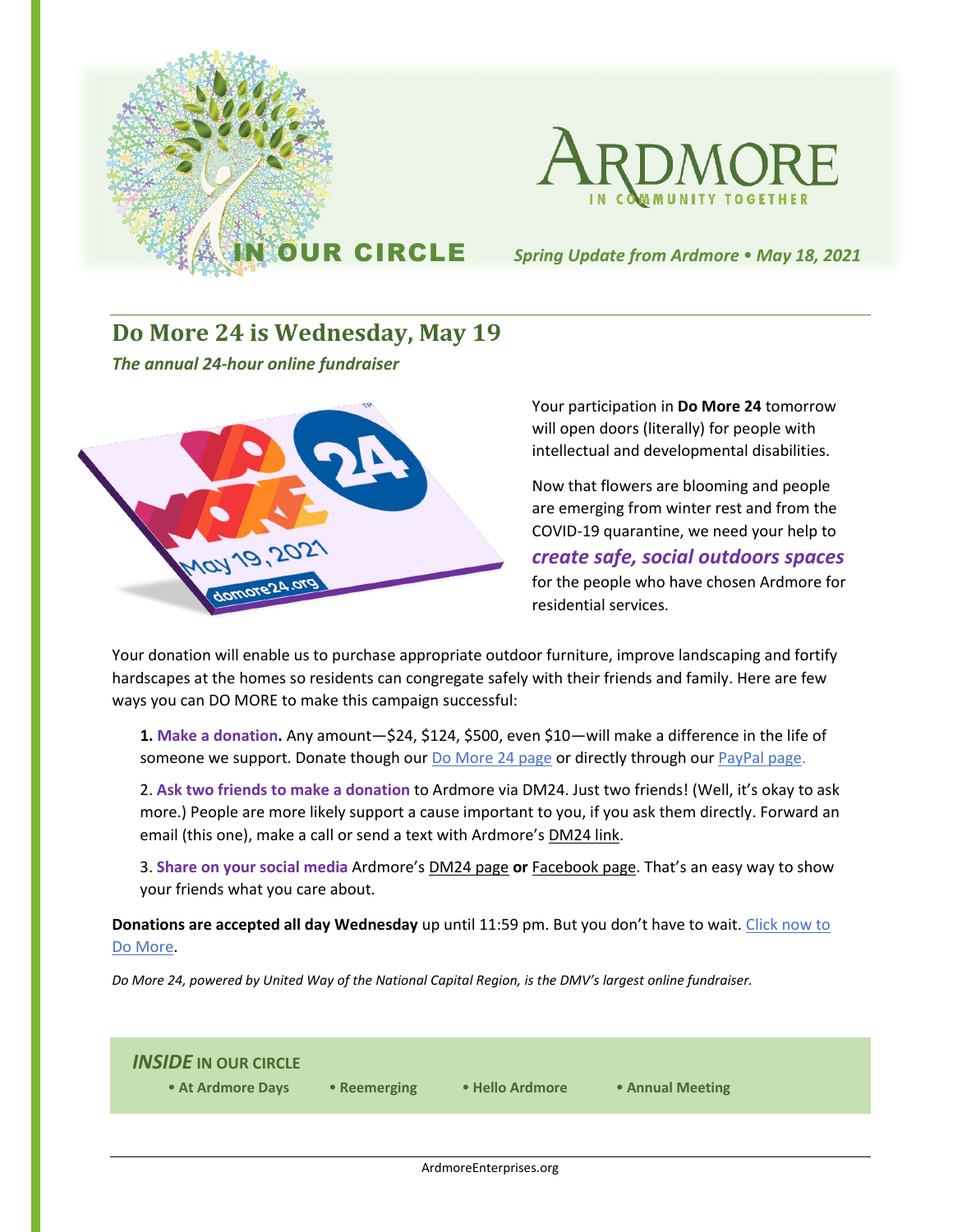# **At Ardmore Days**

#### *Dig in and sponsor a team*

Traditionally, *April at Ardmore* has been our designated annual National Volunteer Month engagement activity where we gather to work the soil and beautify the exterior of a group home. Last year, *April at Ardmor*e was cancelled due to COVID-19 and this year, we decided to ease back in with a mini version.



On May 1st, we put on masks, donned work gloves and headed out to one of Ardmore's community homes, which is home to four men with disabilities. We raked, trimmed, dug, planted and watered. We also learned much and are ready to take on more.

We will continue with **AT ARDMORE DAYS**, a community volunteer experience to clean up and beautify the landscaping of two more homes before mid-July. But, not only to make the yard look nice; more importantly to **Create Safe, Social Outdoor Spaces** for the people we support to gather and connect with their family and friends.

**Dig in and join us as a Team Sponsor**. We will be setting up dates and combining teams over the next two weeks. Interested? Contact [Tammie Harris](mailto:tharris@ardmoreenterprises.org) to sign up and get more information.

*See photos [from the May 1st event.](https://www.youtube.com/watch?v=LjAPOZDSqtI) Thank you to The Dawson Team of volunteers, our Ardmore Family Crew, the residents of the home, and our Green Thumb sponsors: Beltsville Lawns and coProductions.*



# **Reemerging**

#### *Leaving our homes*

It has been more than a year since we closed ourselves in our homes because of the global pandemic. We are all ready to step outside and be active in our communities. With the new CDC guidelines, we are taking it slow and cautiously as we prepare for the people we support to re-enter the workforce and join neighbors in select outdoor activities.

#### *Transitioning to In-person Supports*

For the last three months, Ardmore's Day & Employment teams have been working on our plan to transition back to in-person supports. We are engaged in conversations and collaborations at local, state and national level and updating safety protocols for a phased-in approach.

Our service delivery will look different than pre-COVID-19. However, we will be working with each person (in the future as we have in the past) to customize the supports that best meet their personal goals and needs to live a fulfilling life. To optimize the delivery of person-first supports, our new service module will continue to include a hybrid of in-person, virtual, and tele-support.